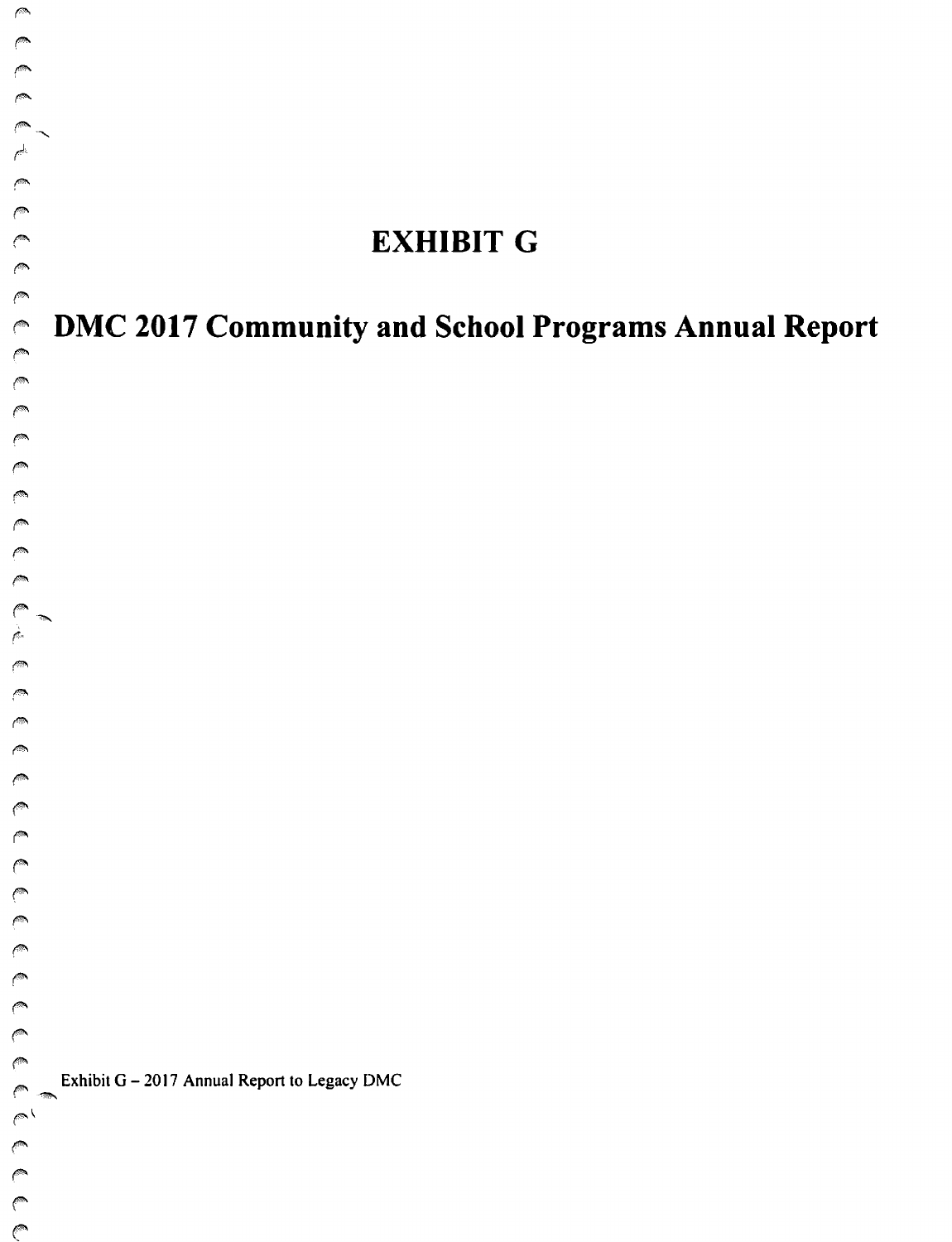

# **2017 Community and School Programs Annual Report**

# **PROJECT GENESIS: Summer Youth Employment Program**

Detroit Medical Center (DMC) completed its 12<sup>th</sup> summer of sponsoring the Project Genesis Summer Youth Employment Program (PG) in partnership with Detroit Public Schools Community District (DPSCD).

DMC Community and School Programs designed this program to provide a valuable summer employment experience, incorporating the core elements of successful youth-development and practice of real job expectations.

PG incorporates the core elements of successful youth-development and practices of real job expectations. PG also provides greater awareness of various healthcare careers and opportunities for career instruction.

PG gives students the opportunity to explore their interests in the healthcare field. Within the thirty-hour work week students receive weekly training in areas such as career development, leadership and work readiness. An important part the program includes mentorship from DMC professionals in the healthcare field who help them to learn how to network and build connections.

One hundred promising students are placed in patient care and business areas throughout DMC. Students work 30 hours per week for eight consecutive weeks.

Students attend new employee orientation. Those assigned to work in patient care areas attend a three-day clinical orientation led by DMC Nurse Educators. In addition, students complete HealthStream modules, attend weekly Career Development Sessions (where students are given an opportunity to interact with various DMC healthcare professionals), and participate in community outreach assignments.

PG Alumni are employed at DMC as registered nurses, physical therapists, pharmacy technicians, and other occupations.



**PG Students assist at 2017 DMC Block Party** 



**PG Students participate in Brain Injury exploratory activities provided by RIM** 

Exhibit G - 2017 Annual Report to Legacy DMC

e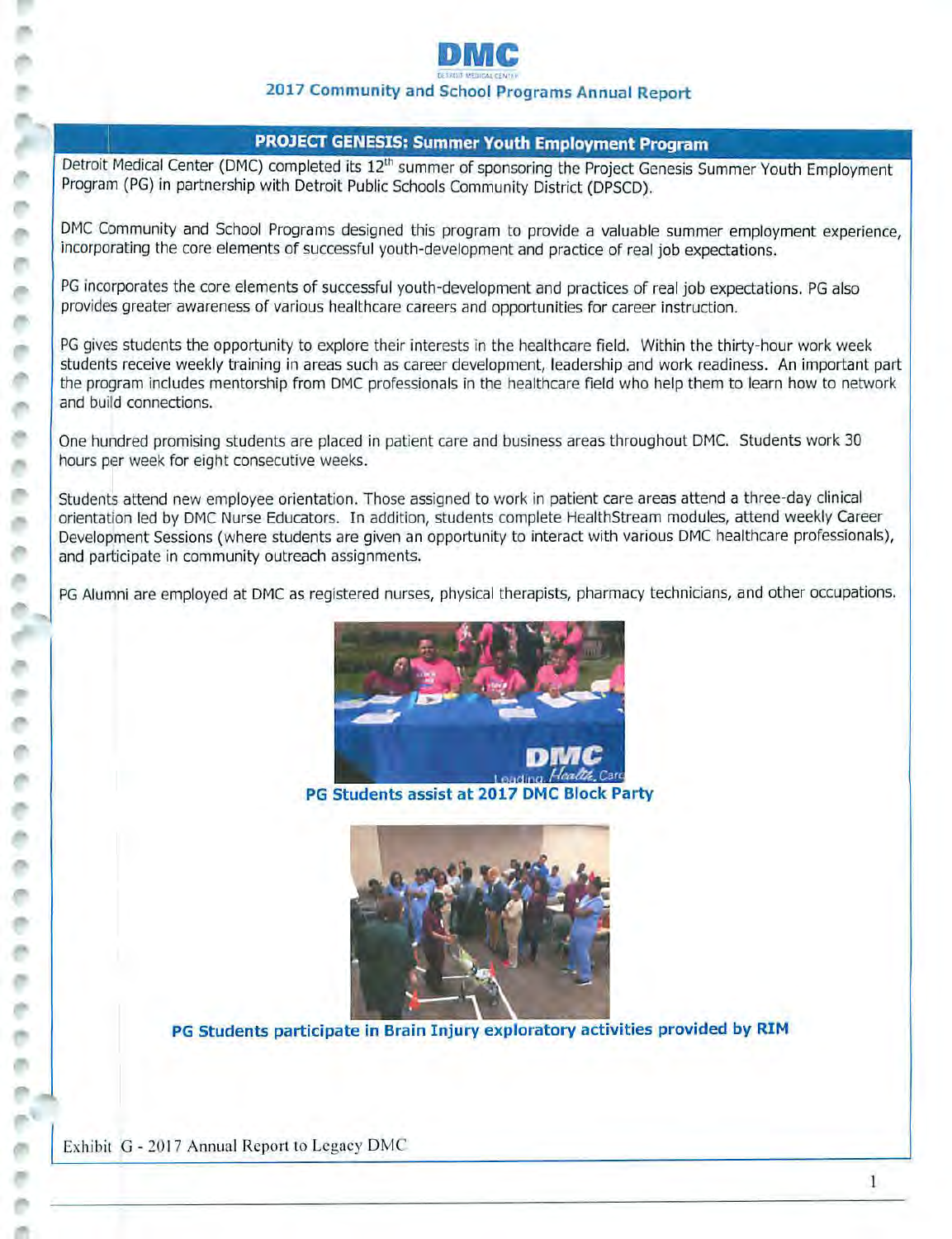

PG Students receive CPR Training from DMC Nurse Educators



Exhibit G - 2017 Annual Report 10 Legacy DMC

**DMC**  chie and the circums<br>2017 Community and School Programs Annual Report From PG to DMC

2

۵ħ m m ٠ m m ö m n, n

ń, ń,

m,

۹ a, O € n, m ۹ ٩

m

• • • India Stanford, PT/DPT Physical Therapist • • •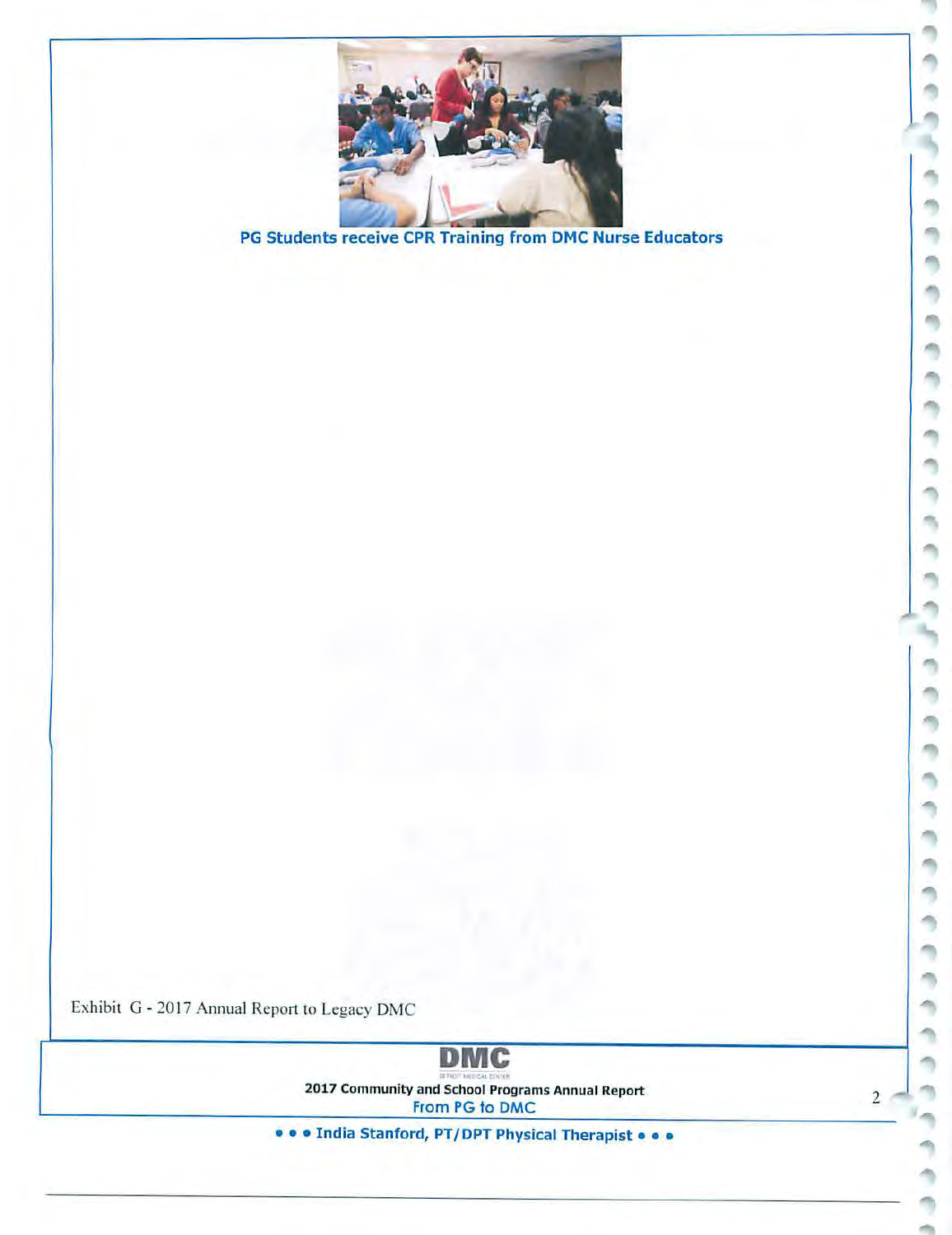

As a middle school student in Detroit Public Schools (DPS) I was exposed to three prominent careers in my youthful eyes; teacher, lawyer, or doctor. Of these three, I decided to set my aspirations towards becoming a pediatrician in hopes that this career would mesh together my passion for people and science. My dream of becoming a pediatrician carried me until my junior year at Renaissance High School where the exciting opportunity presented with the Detroit Medical Center (DMC) for summer employment which would provide me with further experiences in my future career - healthcare. Project Genesis Summer Youth Employment Program (PG) was in its first year (2006) and I was chosen to participate - giving me the opportunity to work at DMC. While working in the PG program I was assigned to work at Rehabilitation Institute of Michigan. I spent time working alongside physical and occupational therapists as well as speech language pathologists. Prior to my placement, I had no idea what these professions were! India Stanford, PT/DPT, lectures 2017 PG **Needless to say, this exposure changed not only** my life but my career path as well. I was so SYEP employees about *Careers in Therapy* amazed at the passion that each therapist ha amazed at the passion that each therapist had for their job, the miraculous change every patient made, and the creativity that was birthed with each challenge encountered. After my first summer in the PG Program I switched gears towards becoming a Physical Therapist. I was

blessed to participate for a second summer as part of the PG program which served to solidify my decision to become a Physical Therapist. I went on to graduate from Grand Valley State University with a bachelor's of science degree and continued my education at Wayne State University where I earned a Doctorate of Physical Therapy. For the past three years, I have been employed as pediatric physical therapist at Children's Hospital of Michigan. The compassion for people and community as well as the commitment to learning that I witnessed from the PG program has carried me throughout my career. I am grateful to be able to share my experience with the incoming PG program participants this year at one of their weekly Career Development Session. I would recommend this program to high school juniors who are interested in healthcare. I am very happy to share that my first summer job led to my career. I am looking forward to continuing my career at DMC.

#### • • • **Tahnia Alauddin's, PharmD Candidate, Class of 2018** • • • •





While attending Cass Technical High School, I applied for and was accepted for an internship at the Detroit Medical Center with the Project Genesis Summer Youth Employment Program {PG). I always knew I wanted to pursue a career in healthcare. As a participant in the PG Program (PG), I learned about different healthcare professions at weekly Career Development Sessions. I appreciated the opportunity to learn about their experiences, career paths and reasons for choosing their particular areas of interest. Making that connection pushed me toward pharmacy. I also realized that I liked working with people. PG afforded me the opportunity to give back to my community at various community outreach events. I choose to attend Wayne State Tahnia Alauddin, University. Now I am a looking forward to continuing working at DMC after graduation in 2018<br>**PharmD Candidate Class of 2018** with a doctor of pharmacy (Pharm D). with a doctor of pharmacy (Pharm D).

## • • • **Marlena Connor, Registered Nurse** • **Hutzel's Women Hospital** • • •

I began my journey with the PG Program in 2010. During her time working at DMC Children's Hospital of Michigan, I was able to job shadow in several departments which helped shape my career choice. When I started the program, I wanted to be a pediatrician, but after shadowing nurses, I found that nursing was my true passion. Three Project Genesis summer programs later, I began school at Eastern Michigan University. Two years later I was one of 80 students accepted into the nursing program. EMU's nursing program requires students to have a specified number of "points" which can be earned by completing certain classes, a high GPA, and hands-on experience in the healthcare field. Along with excelling in classes and achieving a 3.7 GPA, I whole-heartedly believe that my work experience in Project Genesis played a big part in getting admitted to the school of nursing on my first attempt.

1 graduated from EMU in December 2015 and after passing my exams and certifications, I was hired by the DMC as a registered nurse at the DMC Hutzel Women's Hospital. It feels great to be back, and I do give credit to the Project Genesis program for me being able to get the positions that I have, especially as a student nurse and registered nurse. I believe that Project Genesis is

**DMC**  2017 Community and School Programs Annual Report From PG to Future MD • • • **Kristina Lukowski-Hart, 20 21 MD Candidate** • **Wayne State University•** • • While attending Renaissance High School, I learned of an exciting summer youth employment program at the Detroit Medical Center - Project Genesis. Beside the fact I would be learning as well as earning,

great for the community as well as DPS students, as it offers local youth a summer opportunity to gain experience, build a resume, and gives them something positive to do during the summer months.

**2018-01-25** 



Kristina Lukowski-Hart MD Candidate, Class of 2021 Exhibit G - 2017 Annual Report to Legacy DMC 3